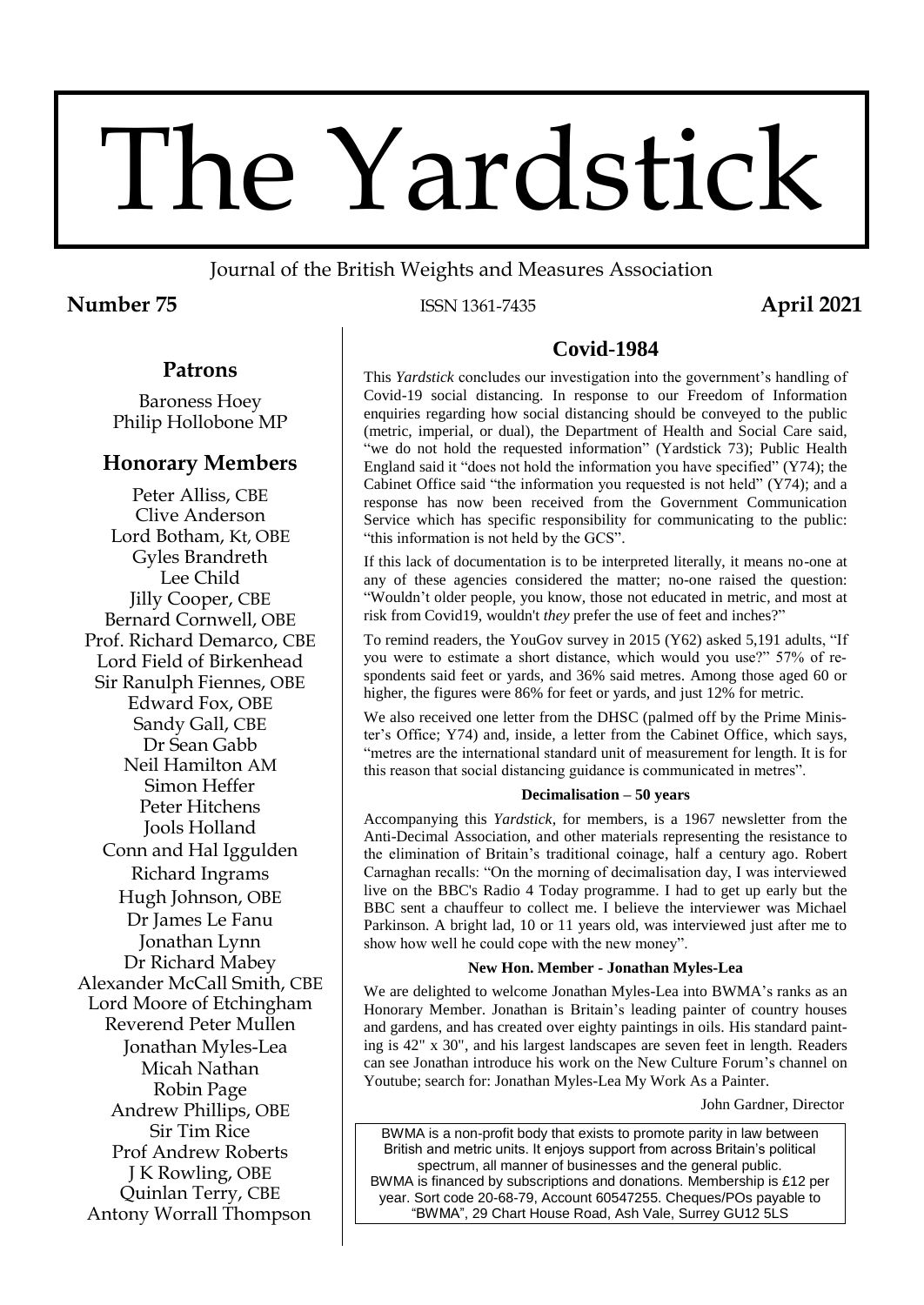# **Metric-only social distancing - Cabinet Office responses**

The Government Communication Service failed to reply to the Director's email of 1 October 2020 (Yardstick 74). Since the GCS is part of the Cabinet Office, the Director, on 11 November, resurrected his September FOI request by asking for an internal review. And the Director had a further string to his bow: writing to his own MP Michael Gove, Minister for the Cabinet Office.

#### **Cabinet Office's response to request for Freedom of Information internal review, 10 December 2020**

Thank you for your email of 11 November. You asked for an internal review of our response to your request for information of 3 September. In your request you asked for documents related to the decision to use metres as the unit of measurement for Covid-19 social distancing advice. In your Internal Review email, you requested that we review whether this information is held by the Government Communication Service (GCS).

I have carefully reviewed the handling of your request. As set out above, you asked us to focus our searches within the GCS. As part of the internal review process we have requested the GCS conduct a search for the information in scope of your request and I can confirm that this has been done and that no relevant information was held. I therefore consider that this information is not held by the GCS and that I should uphold the decision given in our letter.

I have also reviewed the advice given to you previously under section 16 of the FOI Act and consider that this was adequate. You may still wish to contact the Scientific Advisory Group for Emergencies (SAGE) who can be contacted at the following address: sage@goscience.gov.uk

If you are unhappy with the handling of your request, you have the right to apply directly to the Information Commissioner for a decision. Rachel Anderson

#### **John Gardner's email to the office of Michael Gove MP, 6 November 2020**

As well as being my constituency MP, I understand that Michael Gove is Minister for the Cabinet Office. I am conducting research as to why, when conveying "social distancing" to the public, the Cabinet Office failed to use imperial units alongside metric, despite surveys showing that most people use imperial rather than metric.

I sent a query to the Cabinet Office's Government Communication Service on 1 October. Although I had an autoreply saying I could expect a reply within 5 working days, and despite me sending a reminder on 19 October, I've had no response, not even a holding reply. Could Michael Gove please look into this?

*The above email was accompanied by the said query to the GCS, as follows*: I understand that the GCS has been responsible for conveying government guidance to the public in relation to the Coronavirus. In the second half of March 2020, the Government decided upon social distancing of two metres. Please can you explain why GCS communicated this to the public as "two metres" without an imperial equivalent (such as "2 metres/6 feet"). Was the use of an imperial equivalent considered?

#### **Reply from Julia Lopez MP, Parliamentary Secretary, Cabinet Office, 9 December 2020**

Thank you for your letter of 17 November on behalf of your constituent, Mr John Gardner, regarding the use of metric measurements in Covid-19 public information campaigns. I am responding as Parliamentary Secretary to the Cabinet Office with responsibility for the Government Communication Service.

The International System of Units (SI) is used in most countries worldwide, including in the UK. Under this system, metres are the international standard unit of measurement for length. It is for this reason that social distancing guidance is communicated in metres.

Mr Gardner may be interested to view some of the most recent Covid-19resources, which are publicly available at https://coronavirusresources.phe.gov.uk. These resources now focus on 'Hands, Face, Space', as opposed to a specific social distance. Please thank Mr Gardner for his email, and I am sorry that I have not been able to provide him the answer he is looking for on this occasion.

#### *BWMA comment*:

The link to 'Hands, Face, Space' leads to social media graphics, but no actual information that explains why a specific social distance that was drummed into the population in most of 2020 is now being de-emphasised.

Julia Lopez's reference to the metre as the "international standard" is irrelevant; what matters is *what people use*. Julia Lopez's reply reveals a degree of government detachment from the public that should not be possible. And she ducks the question as to why feet were not included alongside metric, for what is said to be healthcritical information.

To achieve compliance with social distancing, the Cabinet Office relies on "social and behavioural interventions" advised by the Scientific Pandemic Insights Group on Behaviour (SPI-B) comprising mainly academics from universities. SPI-B's paper *Options for increasing adherence to social distancing measures* (referenced in Yardstick 74) says that there are nine ways of achieving behaviour change: "Education, Persuasion, Incentivisation, Coercion, Enablement, Training, Restriction, Environmental restructuring, and Modelling".

Maybe so, but the government's use of behavioural science has all but replaced prior forms of social trust, such as the organic relationship between the English language, British measurements, and the British people.

Government institutions are indifferent as to why imperial units evolved in the first place: whereas one metre for social distancing might be too short, and two metres too long, imperial divisions allow feet to be used in place of yards, offering finer degrees of adjustment while keeping whole numbers. Thus, the government could have selected 'four feet' as a social distance, an option not possible with the metre without resorting to decimal points (i.e. 1.2) metres).

This raises yet another question: was two metres arrived at scientifically, or was it selected by the need for a *round number?* There is no way of knowing, since BWMA's FOI requests have produced no indication that the government thought about the matter, at all.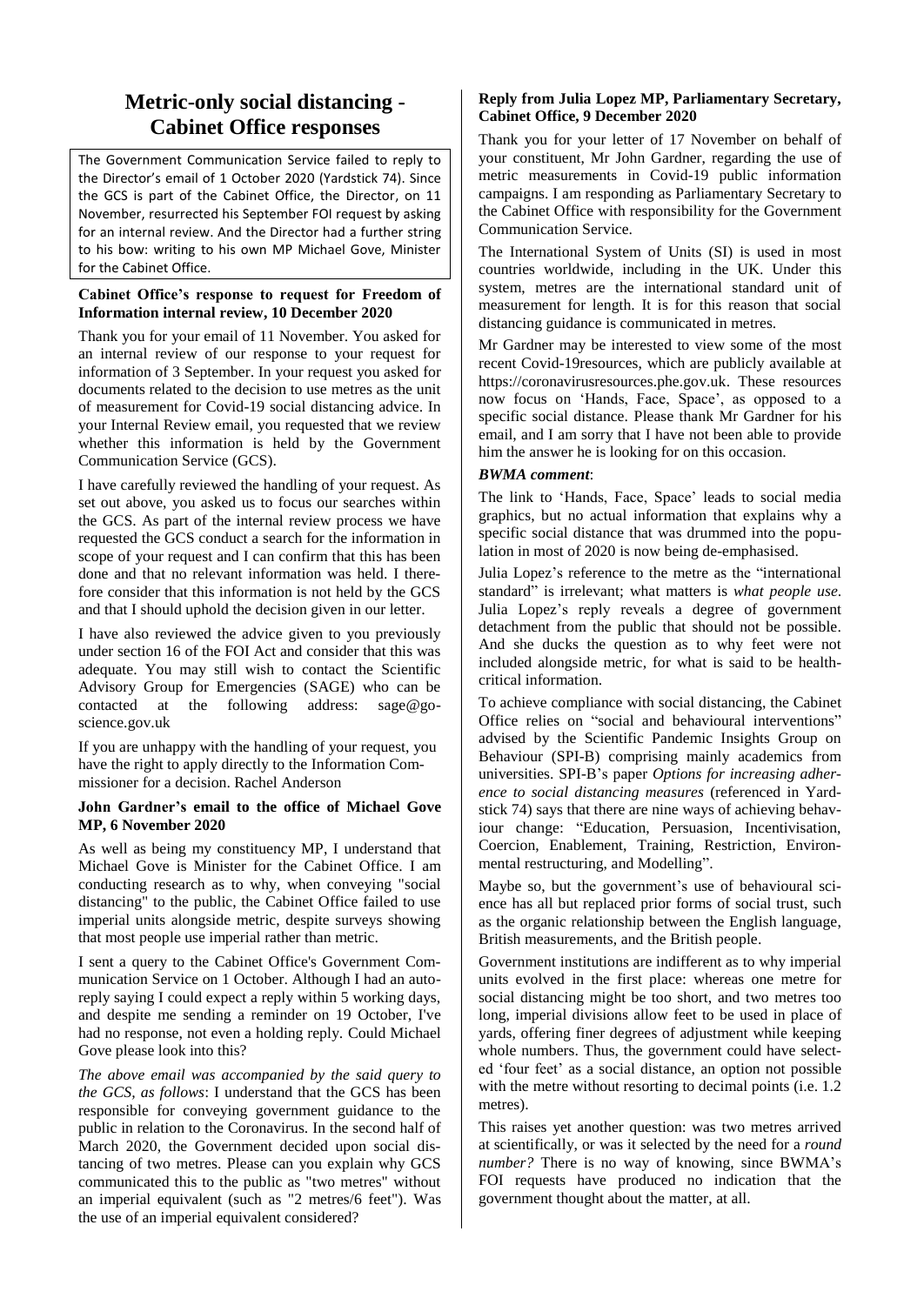# **"Passing distance" signs**

Neil Hamilton, Senedd Member for Mid & West Wales, wrote the following to Gwynedd Council on 13 July 2020.

I have been sent the following link, which illustrates signage erected within your authority on a public road:



The measurements on the sign are solely in metric and I believe this is unlawful under current legislation, which requires distances to be measured in imperial, with a few exceptions such as low bridge regulations etc., where metric measures are permitted as a dual indicator.

I should be grateful if you could confirm the statutory authority under which these signs have been erected and, if unlawful that you will take steps either to replace the sign with imperial measures or supply a dual indication in imperial as well as metric.

The UK Government has long since ceased the drive to compulsory metrication and most people still use imperial measures for most weights and heights in common usage e.g. their own height and weight. Use of metric alone is confusing to many people and can create a hazard. Whilst imperial measures remain the basic standard in popular usage, local authorities should go with the grain of that popular usage for best effect. With best wishes and I look forward to hearing from you.

#### **Reply from Gwynedd Council, 15 July 2020**

Thank you for your message. I can confirm that the Council received approval from the Welsh Government to install the signage.

It is accepted that road signs should normally include both imperial and metric measurements and this was discussed right at the start with Welsh Government transport officials. The feeling was that including 1.64 yards on the sign would not be as effective, and that a message of 1.5m is easier to understand. 1.5m is accepted as a safe measure in the passing of cyclists not only in the UK but also on the continent, Canada and the USA.

However, as this is a pilot scheme, the Welsh Government will no doubt consider any feedback when deciding on whether or not these passing distance signs should be given permanent permission.

Iona Hughes, ar ran/on behalf of Dilwyn Williams, Prif Weithredwr/Chief Executive, Gwynedd Council

#### **BWMA followed up Neil's letter with one of its own to Ken Skates MS, Minister for Economy and Transport, Welsh Government, 3 August 2020**

I write with reference to the "passing distance" 1.5m signs, featured recently in the news, and which we understand are part of a pilot scheme.

While our Association has no possible objection to the new signs as a safety initiative, we are much concerned with the use of metric units. The Traffic Regulations and General Directions 2016 *require* imperial units (only) for distance, and *both* imperial and metric for vehicle dimension restrictions. The use of metric-only traffic signs is unprecedented for distance road signs and introduces uncertainty into a statutory system.

Gwynedd Council has said that "*the Council received approval from the Welsh Government to install the signage*". Our understanding, however, is that traffic signs are controlled at the UK level.

Please explain what is meant by "approved"; what legal instrument was used to install these metric signs, and why was Parliament and/or the Senedd not involved?

We remind the Welsh Government that feet are commonly used and understood in Britain; for instance, we use feet and inches to measure our own height. 'Five feet' and its Welsh translation will convey the desired distance more effectively than "1.5 metres"; and there is a risk that these signs, as presently constituted, may compromise, rather than promote, road safety.

Please give an assurance that the signs will be amended to use imperial units; and we look forward to your explanation as to the signs' legal status.

#### **Reply from Network Management Division, Welsh Government, 10 September 2020**

Thank you for your letter of 3 August to the Minister for Economy, Transport and North Wales. I have been asked to reply. Please accept our apologies for the delay in responding.

The Welsh Government is working with Gwynedd County Council on this trial and did authorise the signs. As you have highlighted, traffic signs in the UK should display only imperial or both imperial and metric units, depending on the circumstances in which they are being used.

Regrettably it was an oversight on our part to authorise in that respect, but we do retain the powers to do so. Under the auspices of the Road Traffic Regulation Act 1984, as amended, the Welsh Ministers have the powers to authorise the erection of a sign of another character, not prescribed by the Traffic Signs Regulations and General Directions 2016.

However, this is a trial and if the decision is made to roll out the signs nationwide, both metric and imperial units will be displayed.

Richard Morgan, Head of Planning, Asset Management & Standards, Network Management Division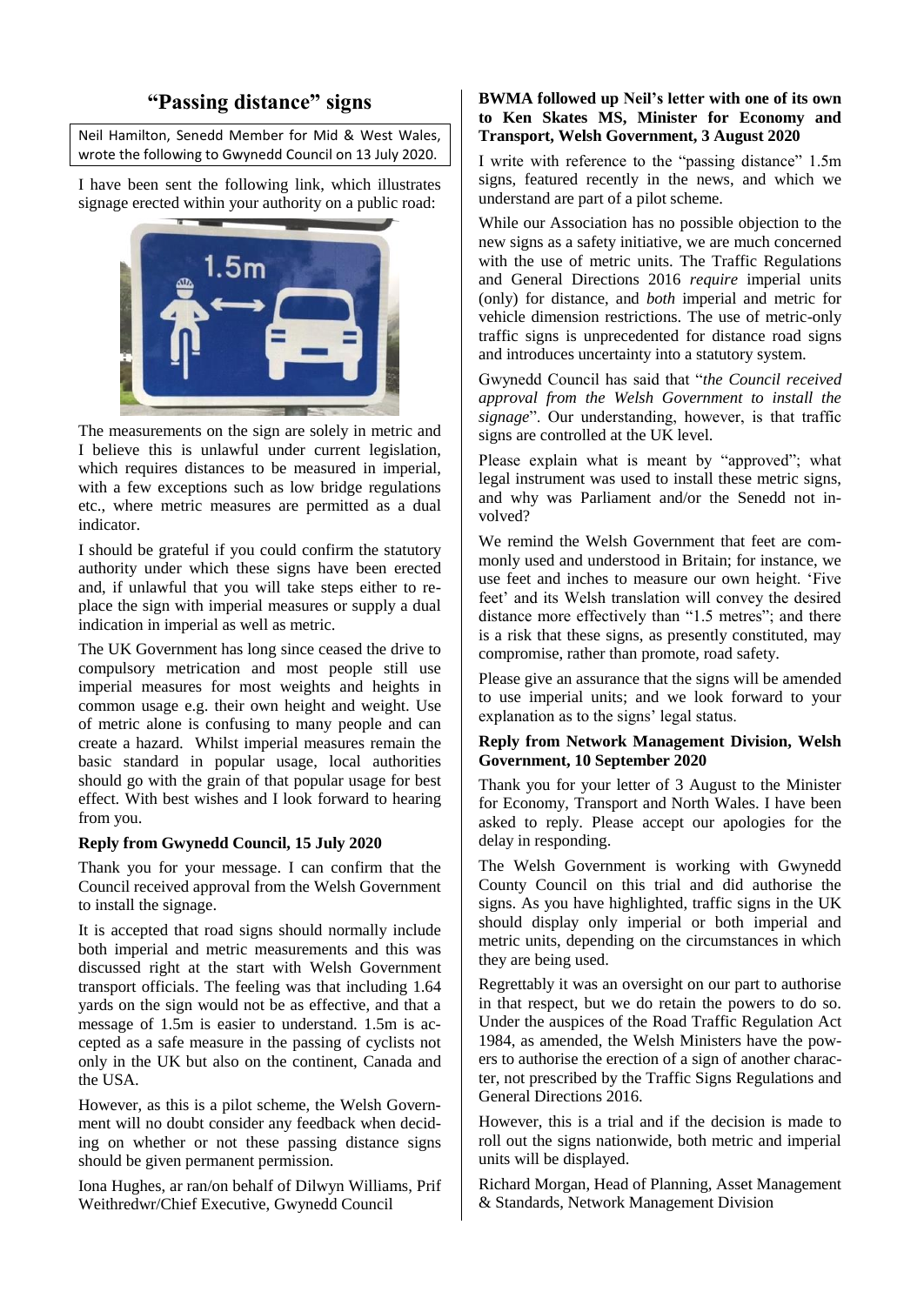# **The moment they finally robbed us of our sense of identity**

# **by Simon Heffer**

#### **Published in the** *Daily Mail***, 10 February 1996**

One of the most agonising moments in childhood is when you realise that, however satisfactory some familiar aspect of your life is, there is always someone out there determined to wreck it for you. As we become older, we come to recognise the "If it ain't broke, don't fix it" principle. But, sinisterly, state officials and politicians always think they know better than those they govern and act with complete contempt towards popular feeling.

Those of us who grew up under the Wilson-Heath terror of the late Sixties and early Seventies understand the phenomenon only too well. We saw the crashing down of morals, landmarks and icons of a society that had evolved calmly over the preceding decades. We felt the nature of our country suddenly jolt into an unrecognisable form, as if disfigured by an especially brutal electric shock. And nothing so perfectly epitomises this evil as one particular event, whose 25th anniversary falls this coming week.

The imposition of a decimal currency on Britain in February 1971 was as clear a division between the old and the new as could be imagined. Ties of history and tradition were wrenched apart. A thing of beauty - not just our old coinage, but also the historical reasons behind it - was destroyed. We seemed to have stopped living in a society that had respect for, and derived nourishment from, the past; instead it was replaced by hatred and fear of that heritage.

The Government told the people that, in the modem world, it knew better than they did when it came to what was good for them. And a fundamental truth about modem politics and our so-called democracy was proved irrefutably: that anything on which the two front benches in the House of Commons agree must, almost by definition, be wrong and against the interests of the rest of us.

It was Jim Callaghan who, as Chancellor of the Exchequer, announced in the spring of 1966 that it was the Government's intention for there to be a decimal currency by 1971. We had heard all this before, and were not to know that this time the Government had the ideological determination to do it.

The old florin, or two shilling piece, had been introduced in 1849 as a denomination of a tenth of a pound, as a prelude to a Victorian experiment in a decimal coinage. The whole idea, quite rightly, became something of a national joke. The author Trollope made the devising of a decimal system one of the cranky obsessions of his political creation, Mr Plantagenet Palliser.

Everyone was quite happy with the old system whereby 12 pennies made a shilling and 20 shillings made a pound. It had always been that way; everyone understood it. There was no need to change it. Indeed, for decades governments had more important things to do and had no wish to alienate the people. In time, the florin became an object of affection. It was, in its original design, a pleasing coin, beautifully ornate, with the lettering in the Gothic forms so popular in an early Victorian Britain which was then rediscovering, not merely in architecture and decoration but also in other less tangible forms, the aesthetic and moral values of the past and learning from them.

It is often said, not inaccurately, that most of our supposedly oldest traditions were invented by the Victorians. But what is less readily understood is that the Victorians based these 'new' traditions on a close and sympathetic understanding of the past.

But it was in the Sixties that society developed its gratuitous hatred of the past and all it represented, that its icons and landmarks began to be destroyed. But, in fact, it was not society in its broadest sense which developed that hatred. It was a small, powerful clique at the top determined to 'modernise' Britain, even though an essentially conservative people were quite happy with things the way they were.

The clique was not interested in modernisation in its acceptable sense, such as promoting helpful new technologies: witness the unstinting support they gave over many years to the entrenchment of the Luddite mentality of the trades unions. No, their modernisation entailed a levelling of social distinctions, a breaking of a sense of historic continuity, a rise in the power of the state (especially in the power of unelected officials, like themselves), and the elimination of anything that gave Britain a national identity.

The old coinage was an important symbol of the sense of the past, the link with an old and selfconfident Britain that they were determined to end.

By 1966, 117 years after the Gothic florin had 'blazed' a trail for decimalisation, it was impossible to find anyone in the political class of whatever persuasion who was prepared to defend the old coinage. Thanks to the inflation caused by successive governments since World War II, people were having to carry around larger and larger quantities of heavy coins. A new generation of adding machines would find it easier to cope with a decimal system (even though the old ones seemed to have no problem adding six shillings and fourpence three-farthing to nine shillings and elevenpence ha'penny). Above all, it was argued, children and old people would be less confused by a simpler system.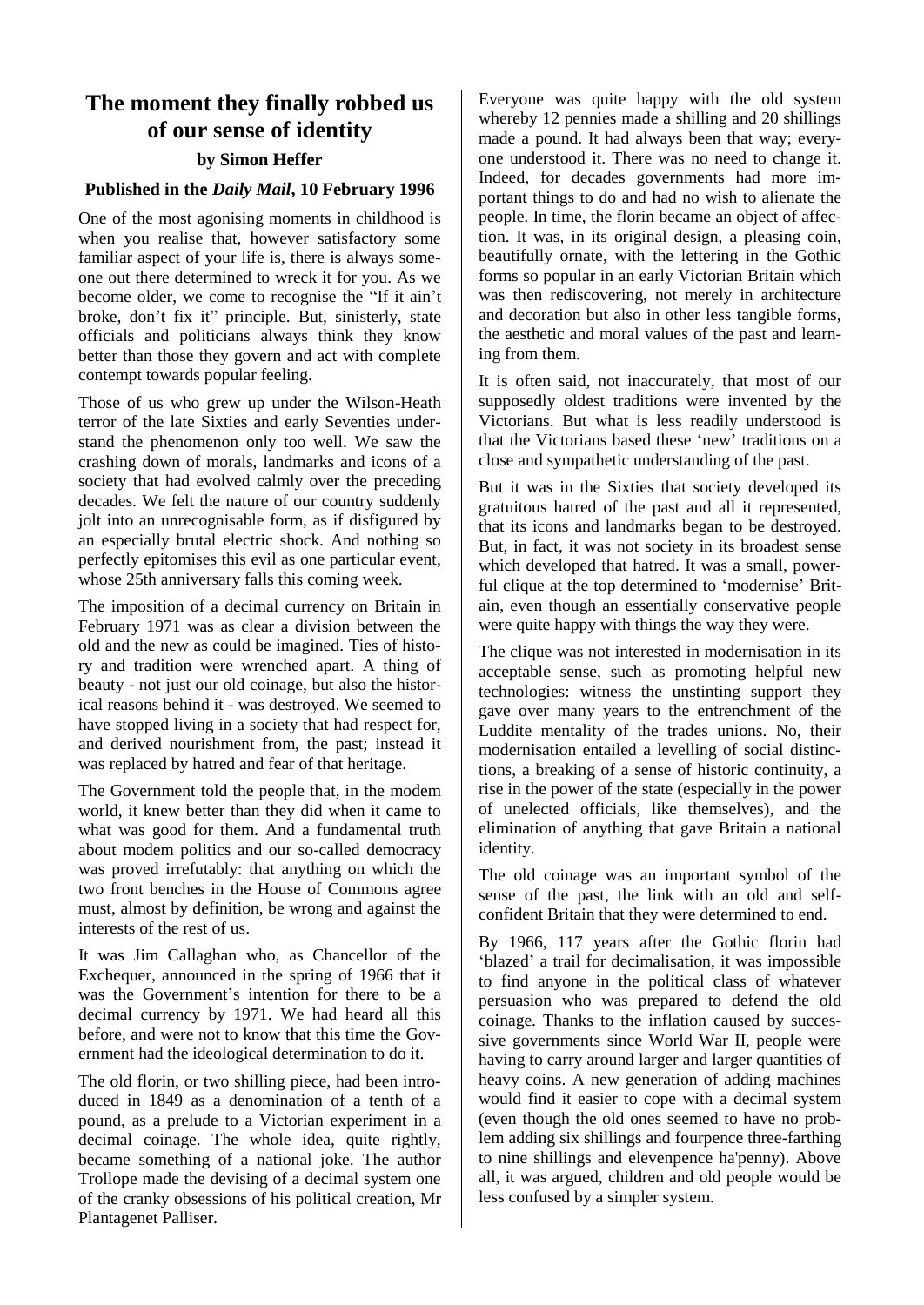Not long ago, there had been no reason to change; now, it seemed, there was no reason not to. Around the country, odd little anti-decimalisation groups were formed. But one thing government was, and still is, expert at is bulldozing opinion so that anyone who disagrees with the consensus is automatically branded as needing psychiatric help. So when, in early 1967, the Decimal Currency Bill went through the Commons, not a voice was raised against it. The only debate was about whether the new unit of currency should be based on the existing pound sterling, or on a unit equivalent to ten shillings; and one or two crackpot backbenchers got up and proposed their own eccentric variations.

The public were blissfully unaware, for the most part, of what was going on; blissfully unaware of the hidden agenda, seen when guileless backbenchers rose in the Commons to praise the 'modernisation' that this move would achieve. Only once it was safely on the statute book did the Bill's full implications start to come home.

It was nonsense to say that a decimal coinage would be easier for old people. Those who had lived for 70 or 80 years with the old system, and who were familiar with the visually distinct old coins, needed help only if they were blind or senile, in which case things would be no better under decimalisation.

For children, it meant - once followed by the march of the equally repellent metric system of measurements, and of the pocket calculator - that the former disciplines of mental arithmetic, so valuable in later life, were replaced by a single ability to divide or multiply by ten.

But, worst of all, by eliminating the old coinage, the state eliminated a living part of our history. Even in the 1960s, copper coins up to 100 years old regularly appeared in a child's change when he or she bought a packet of sweets. Bun pennies - so called because the highly flattering portrait of Queen Victoria on the front showed her with her hair tied up in that style - brought the Britain of a distant age, before the motorcar and the telephone, directly into one's hands. In the last six years of her reign she appeared on the coins heavily veiled, an old widow; the coins of her son, grandson and great-grandson left other clues to history. Now, the child buying his sweets sees no coin minted before 1968 which is presumably a point when the cleverer among them think life must have begun. We have scythed ourselves off from the past.

There is no affection for our modern coinage: we never look at our coins in the way that, as a child, I remember examining William Wyon's sensitive engravings on the Victorian coinage, or George William de Saulles' magnificently pompous, swaggering, self-confident designs for the coinage of

Edward VII. The new coinage has taken on the almost token, lightweight air of what we used to regard as debased, nearly worthless Continental currencies, many will feel appropriately, in the light of our present economic circumstances. Perhaps the greatest treat our children are denied is the feeling of jangling a couple of big, handsome half-crowns in their pockets and thinking themselves obscenely rich. But the destruction of the coinage was all of a piece with the destruction of so much of our way of life at that time. The period from 1965 to 1975 was the golden age of 'cheap and nasty', when anaemic looking shoddy housing estates were dumped on the edge of almost every attractive town or village, creating a rootless population and breaking up old, happy communities. Harmless market towns had their hearts ripped out to provide shopping centres of the most hideous concrete complexion.

Old certainties were ravaged by inflation, as successive governments bent on crusades of social engineering spent far more money than we earned – something for which, in this case unfairly, decimalisation was partly blamed. The destructiveness of our rulers at that time knew few limits. Our education system was turned upside-down against the wishes of the people in the name of 'progress' and 'modernisation'. Criminals changed places with their victims. An immigration policy was allowed to operate that created ghettos, unrest, poverty, social division, and changed the face of large parts of Britain.

Without it being a manifesto commitment at the 1970 election, Ted Heath took us - by a majority of just eight on the second reading of the Bill in the House of Commons - into a Common Market that few outside the political classes wanted to join. Not only was the electorate not properly asked about any of these earthquakes, nobody was prepared, either, to take responsibility for the consequences of such carelessness, incompetence and downright stupidity.

Looking back, when it comes to deciding who did the most damage, one cannot distinguish between the Tory and Labour governments of the period. Both seem, historically, to have been in competition with each other over whether Ted Heath or Harold Wilson could better take Britain to pieces and rebuild it badly.

The only mistake we make is to think it is all better now. It isn't. Those modernising forces are still there, still off the leash. What public benefit is there in legislation that decrees that one cannot buy a pint of shandy? Who will stop the Government, in three years' time, from making it equally illegal to go into a butcher's shop and buy a pound of loose sausages? Have we really given up so much on our way of life? Or is there someone among our rulers who will have the courage to cry: 'Stop!'?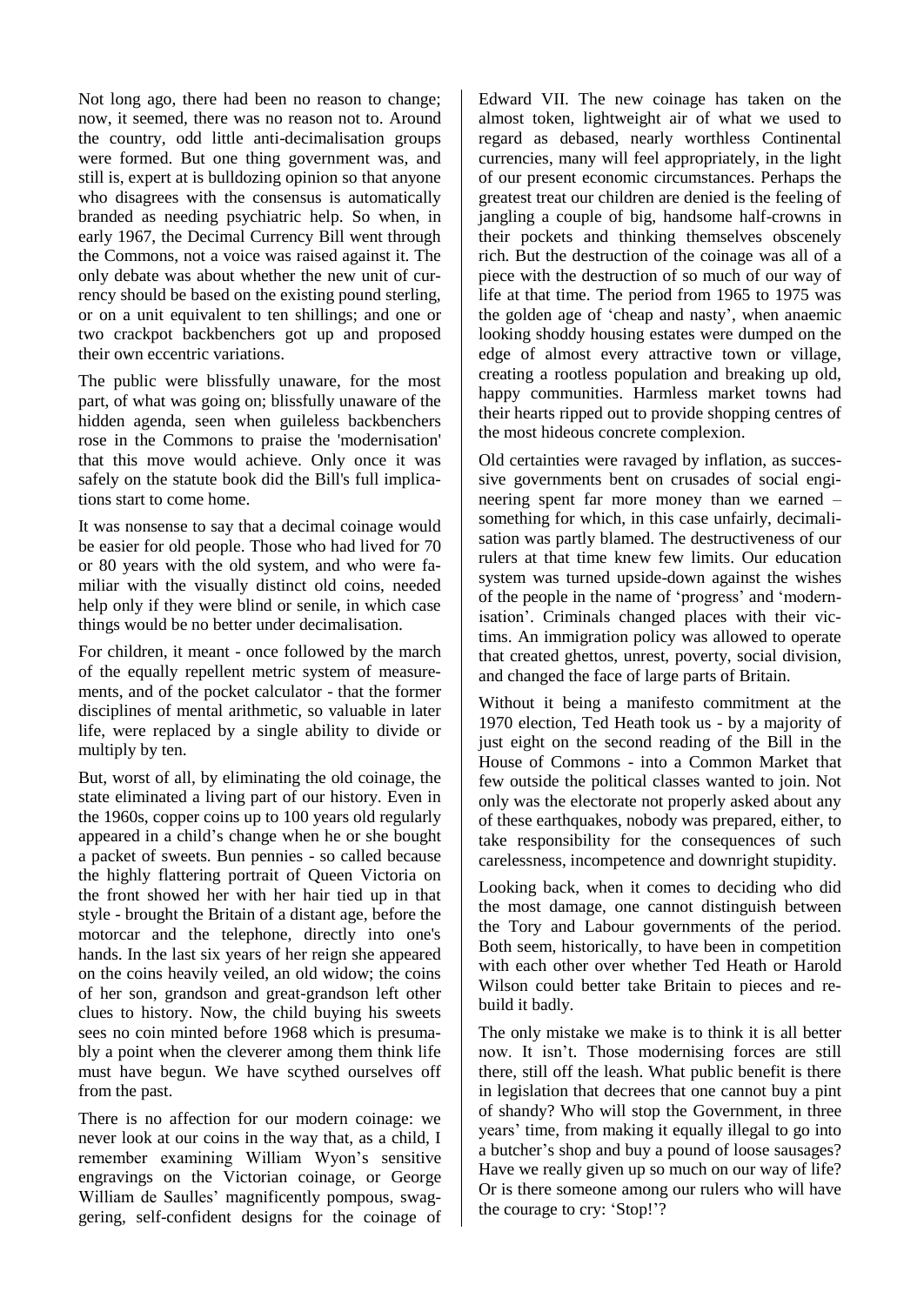#### *In the Lords***: Lord Blencathra on Weights & Measures definition of metre and kilogram, 20 May 2020**

My Lords, I thank my noble friend the Minister for giving us the chance to speak on this important subject. Indeed, we used to speak of nothing else but the Planck and Avogrado constants in the Bishops' Bar, so let me make some mischievous points today. The current definitions have been in effect since 1985, and they have worked perfectly. Since 1889, the IPK (International Prototype of the Kilogram) has been used to define the mass of the kilogram. It is a golf ball-sized object made of 90% platinum and 10% iridium and is regarded as the most perfect object to define its weight because of its stability. There is the original IPK itself, six sister copies and hundreds of national prototypes that are held by world Governments.

The excuse for this change is that the boffins say that the IPKs are unstable because their weight varies over time by up to the weight of 50 specks of dust. Their masses are calibrated as offset values. For instance, K20, the US's primary standard, originally had an official mass of 1 kilogram minus 39 micrograms in 1889. In 1948, it was down 19 micrograms, or 19 specks of dust, but the latest verification shows it to be precisely identical to its original 1889 value. These specks of dust variations are accounted for all the time by using offset values. It is like the North Pole and magnetic variation, which everyone simply recalculates by taking the variation into account. For 130 years, there has never been a problem with any national IPK distorting the weight of a kilogram, so why change it?

The 1985 Act states that a metre is defined as: "the length of the path travelled by light in vacuum during a time interval of 1/299 792 458 of a second."

Can my noble friend tell the House whether that simple definition has caused any errors over the past 35 years? Have there been critical measurement mistakes because the second has not been defined as: "taking the fixed numerical value of the caesium frequency Delta nu caesium, the unperturbed ground-state hyperfine transition frequency of the caesium 133 atom."

Will I have to return my tape measure to B&Q since the metre scale no longer corresponds to 1.09361 yards? Will the Minister tell us what practical differences these changes will make?

In conclusion, I would prefer my noble friend to tackle the law-breaking by many councils which are illegally introducing metric measures on road signs. The law is absolutely clear: metric units are not permitted on distance signs, whether by themselves or in conjunction with imperial units. Distances must be in miles and yards only, and that applies to all traffic signs, not just those for motorists. Yet there are countless examples of councils erecting illegal signs in metric units. Will my noble friend therefore take up this matter urgently with the Department for Transport to make sure that all councils obey the law of this country and not what they might wish it to be?

#### **Historic Houses – "today's system"**

*Mark Tinsley wrote to the Historic House Magazine on 8 October 2020*: Sir, it is disappointing to see that in Historic House Magazine you use unhistoric weights and measures. In the Autumn 2020 issue, for example, the recipe for Confit of Mulberries and Pears ought surely to read: 1lb pears, ½ mulberries, 1 glass red wine, ½ sugar.

*Reply from James Probert, Editor, Historic House Magazine, 14 October 2020*: Thank you for taking the trouble to write … Historic House magazine takes a consistent approach to recipes. Where, in historic recipes, quantities are given in Imperial or other historic terms, those measures are left unchanged. Modern recipes, or modern rewordings of historic recipes intended for practical use, are quantified in metric, today's official system of weights and measures and that in which ingredients bought from shops are packaged.

The recipe you refer to was reproduced verbatim in the lefthand column in its historic form. You will note that the author did not include any measures - common in recipes before the late eighteenth century. The same recipe was rewritten in modern English, for use by modern cooks, in the right-hand column. In doing so we introduced measures for the first time; it is only right and proper that quantities created today are denominated in today's system.

I hope this puts your mind at rest. I am so glad that you read *Historic House* so assiduously. We are so grateful to you for your support for our vital work. This year more than ever it will have made a real difference to the chances of survival for some of Britain's most fragile historic places.

*BWMA note:* Mr Probert fails to see that the "chances of survival for some of Britain's most fragile historic places" are mirrored in the survival of British weights and measures; for the political and financial forces that seek to eliminate imperial measures - and tear down statues - are the very same that would demolish historic houses, build tunnels under Stonehenge, and concrete over the green belt with "luxury flats". By abandoning British weights and measures, *Historic Houses* is abandoning its own front line.

#### *In the Commons***, 11 June 2020**

*Sir Desmond Swayne (New Forest West) (Con)*: What steps he is taking across Government to increase public confidence in the policy of easing the covid-19lockdown.

*Pavmaster General (Penny Mordaunt)*: We recognise the range of emotions that people are feeling about the lifting of restrictions. Tremendous sacrifices have been made to get the virus under control, and incredible patience shown. We published our recovery strategy on 11 May and each day our measures follow the approach it sets out. Protecting public health is and must always be, our No. 1 priority.

*Sir Desmond Swayne*: To avoid a damaging second spike to our economy, is not a yard more than sufficient?

*Penny Mordaunt*: We are determined to get the UK economy, including the hospitality sector up and running again and our schools reopened. Research published in The Lancet last week showed that a physical distance of at least I metre or, if my right hon. Friend insist, 1.09 yards.

#### *Sir Desmond Swayne*: I do!

*Penny Mordaunt*: I thought he might. That was strongly associated with a lowered risk of transmission but a distance of 2 metres was likely to be more effective. The advice therefore remains that wherever possible the public should keep two metres from one another, but the Scientific Advisory Group for Emergencies keeps that under review.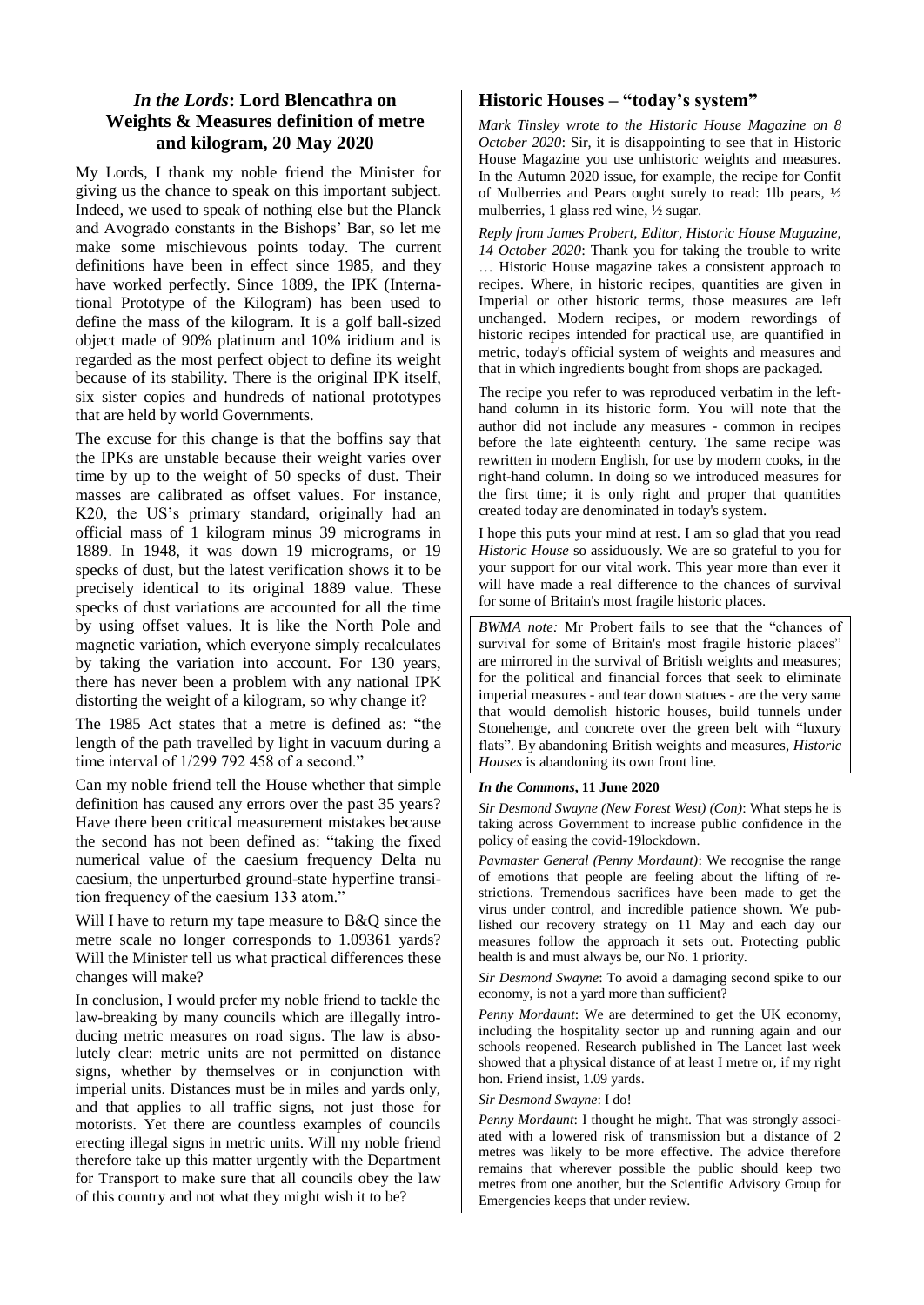### **Convert your thinking on property measurements, Bob Aaron,** *Toronto Star***, 21 December 2018**

It never fails to amaze me how the real estate community stubbornly sticks to the old imperial measurements in a country which supposedly converted to the metric system back in the 1970s. Let's take the marketing of real estate. The generally accepted practice in the real estate community is for condominiums, homes and lot sizes to be priced in dollars per square foot. I doubt that the average Toronto purchaser would know if a condominium being offered for sale at \$73.32 per square metre is equivalent to \$800 per square foot, or if a 1,000-square-foot unit is 92.903 square metres. In my experience, virtually all real estate here is sized and priced in the imperial system.

When I first starting searching titles years ago, we had to search back a minimum of 40 years or more to find a solid starting point, or root of title. Sometimes, that meant going back to some point in the 19th century. I recall searching titles to rural properties where the original deed from the Crown, and many subsequent deeds, were expressed in the pre-imperial system — when lengths were set out in chains and links. I had to convert the numbers using the formula that one chain was 66 feet, divided into 100 links. Most of our city streets today are officially based on the old surveyor's chain of 66 feet, even though the pavement may be much narrower.

Today, when I review property measurements with clients, using either a land survey or a subdivision plan, most of them still think in feet, although younger buyers are generally more comfortable with metres. Registered plans for new homes and condominiums are invariably shown in metres, but buyers still think of area in terms of square feet. Real estate listings for houses and condominiums are usually published using imperial measurements for dimensions and area as the default, although a button on the online listings may allow conversion to metric measurements.

Most of my clients who have come to Canada from metric countries are comfortable with both systems. Others who were educated in Canada during and after the time of Pierre Trudeau are familiar with both systems, but typically prefer imperial when it comes to real estate. But those who, like me, were raised on feet and inches, are still challenged in understanding metric land measurements.

When I was shopping recently for tiles for a bathroom renovation, I was surprised to find that almost all products available in our supposedly metric country were sized and priced in square feet — mainly due to the fact that they are either made in the U.S. or manufactured for the U.S. market. Imagine walking into a lumber store and asking for a length of "50-by-100" instead of the common "two-by-four." I find it annoying that we still have a dual system of measurements. I wish we could return to the imperial system of measurements. Call me old-fashioned, but I'd like to have just one system that everyone feels comfortable with.

*Bob Aaron is a Toronto real estate lawyer.*

**Letter from Michael Plumbe to** *The Times***, 24 May 2020:** Sir, I saw a sign: 'KEEP TWO METERS APART'. If those two meters met, they would be 'meeters'. To avoid confusion, and in the spirit of Brexit, we should keep 6 feet apart. We all recognise this as the height of a tallish man - or woman. Or write '2 yards'. Yards are after all supposed to be used on traffic and pedestrian signs so we should know about them.

#### **Peter Hitchens,** *Mail on Sunday***, 15 March 2020**

… I have at my elbow twin Penguin paperbacks of George Orwell's *Nineteen Eighty-Four* and Aldous Huxley's *Brave New World*, both bought and first read by me in 1967 when I was 15 or 16. They are cracked and frayed from much rereading. Both, enjoyably, are priced at three shillings and sixpence, in the old unmodernised, monarchist currency which those of us who once used it all miss, as a symbol of a lost way of life.

Heavens – how free, and how carefree we were then. I won't even try to translate this price into today's tin coinage. It would be like trying to render Shakespeare into the babble of a Radio 1 DJ. It was a completely different thing from what we have now, like so much else from that time. In the messy, unmodernised world of shillings and pence, you see, we felt quite safe from the horrors which Huxley and Orwell predicted. We had no idea what was coming.

Interestingly, both these horrible utopias – one a Communist police state, the other a drugged, family-free, religion-free pleasure dome – use the metric and decimal systems. The vast laboratories in which Huxley's mass-produced babies are brought to life are measured in metres. Beer, in Orwell's dismal totalitarian London, is sold only in litres, and paid for in dollars and cents. I am sure both men did this quite deliberately. They knew that world-reformers have a passion for chilly neatness, and hate the irregular and the old. And there is the great question of which of these prophecies has come true, and which is the more frightening. The unwelcome answer is that both are coming true together, and that they are equally frightening.

*BWMA note:* two other examples of decimal-metric units representing a dystopian future are the ten-hour clock in *Metropolis* (1927) and the kilo in *Soylent Green* (1973). Peter Hitchens' full article is available to read online, search for: Hitchens Mail On Sunday Thought Police 15 March

**Mr S Sinclair writes**: Mr Cooke (*Yardstick 74*) advocates counting up to thirty-five on one's hands. An older method enables us to count up to sixty. With one hand open and palm upwards, you will see that each of the four fingers has three divisions. Reach across with the thumb and touch each division in turn beginning with the little finger and moving along to the index finger. Hold down the thumb of the other hand to account for the first dozen and continue until all five digits of the other hand have been used and you will have reached not just ten, not just thirty-five, but sixty.

*Answers to last Yardstick's crossword:*